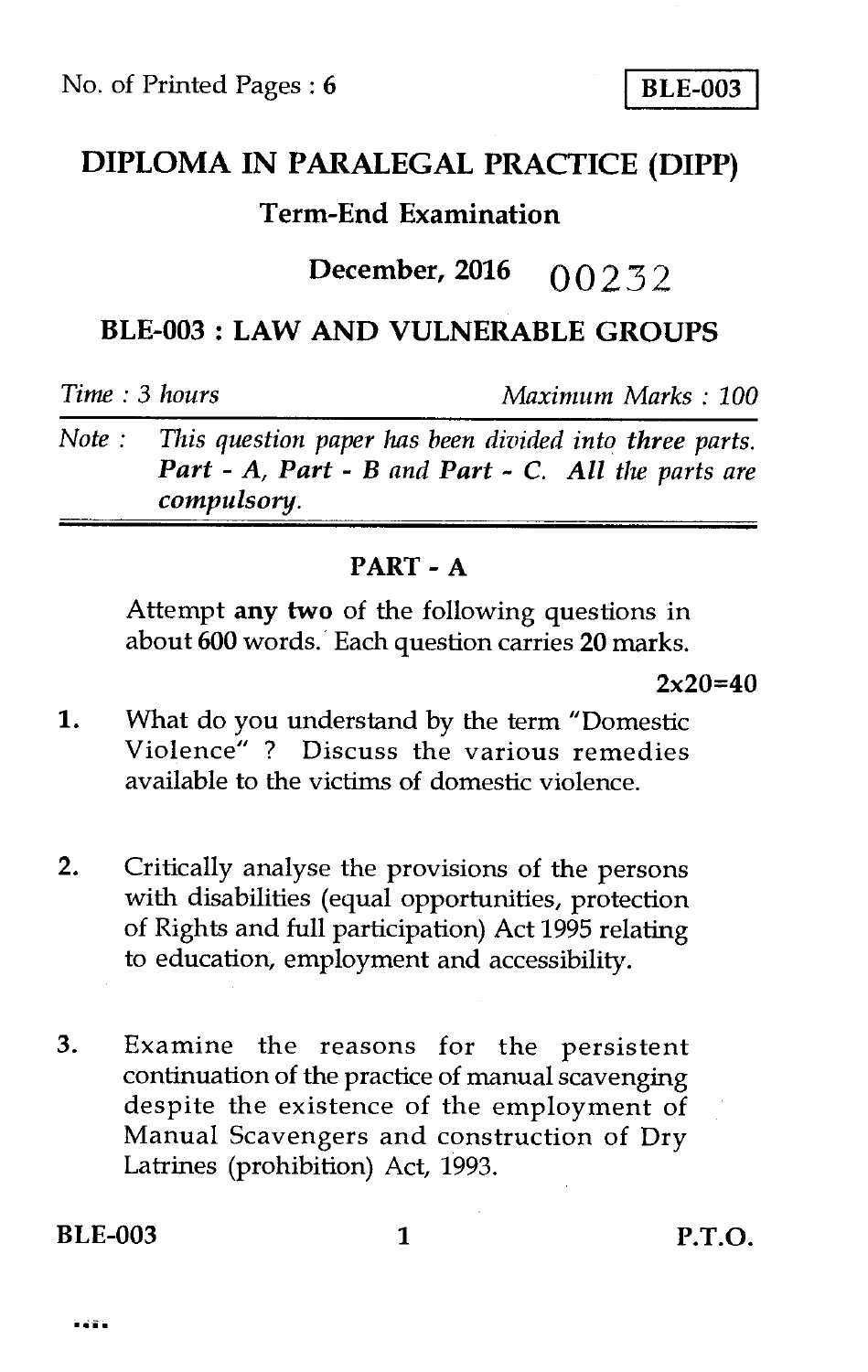**4.** Discuss the salient features of the Mental Health Act, 1987.

### **PART - B**

Attempt **any four** of the following questions in about **300** words. Each question carries **10** marks.

**4x10=40** 

- 1. Discuss the law relating to prohibition of dowry in India.
- 2. Discuss the factors that make women more vulnerable to HIV - AIDS as compared to men.
- 3. What is meant by "Child labour" ? Explain with the help of landmark judgements.
- 4. What are the preventive and precautionary measures that have to be taken by the State Government to check atrocities against SC/ST communities ?
- 5. Write a note on the Right of children to free and compulsory education act, 2009.
- 6. Write a note on inorganized workers.

### **PART -** C

Attempt **any four** of the following questions in about **150** words. Each question carries **5** marks. **4x5=20** 

**1.** Duties and Responsibilities of employer with respect to sexual harassment.

**BLE-003 2**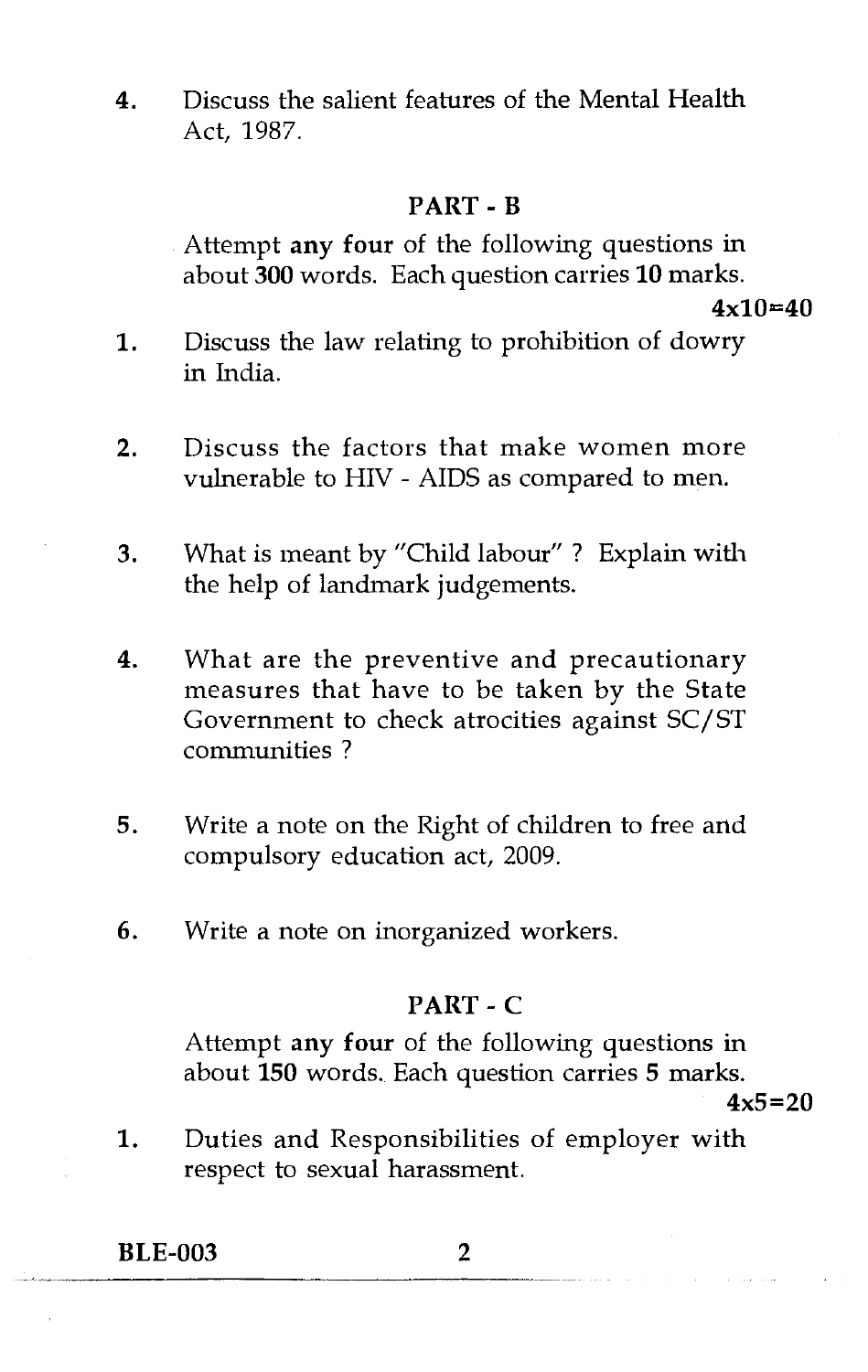2. Child Labour Policy in India.

л

- 3. Scheduled Castes and Scheduled Tribes protection cell.
- 4. Women and HIV-AIDS.
- 5. Principles laid down in the convention on the Rights of persons with Disabilities, 2006.
- 6. Protection of Civil Rights Act, 1955.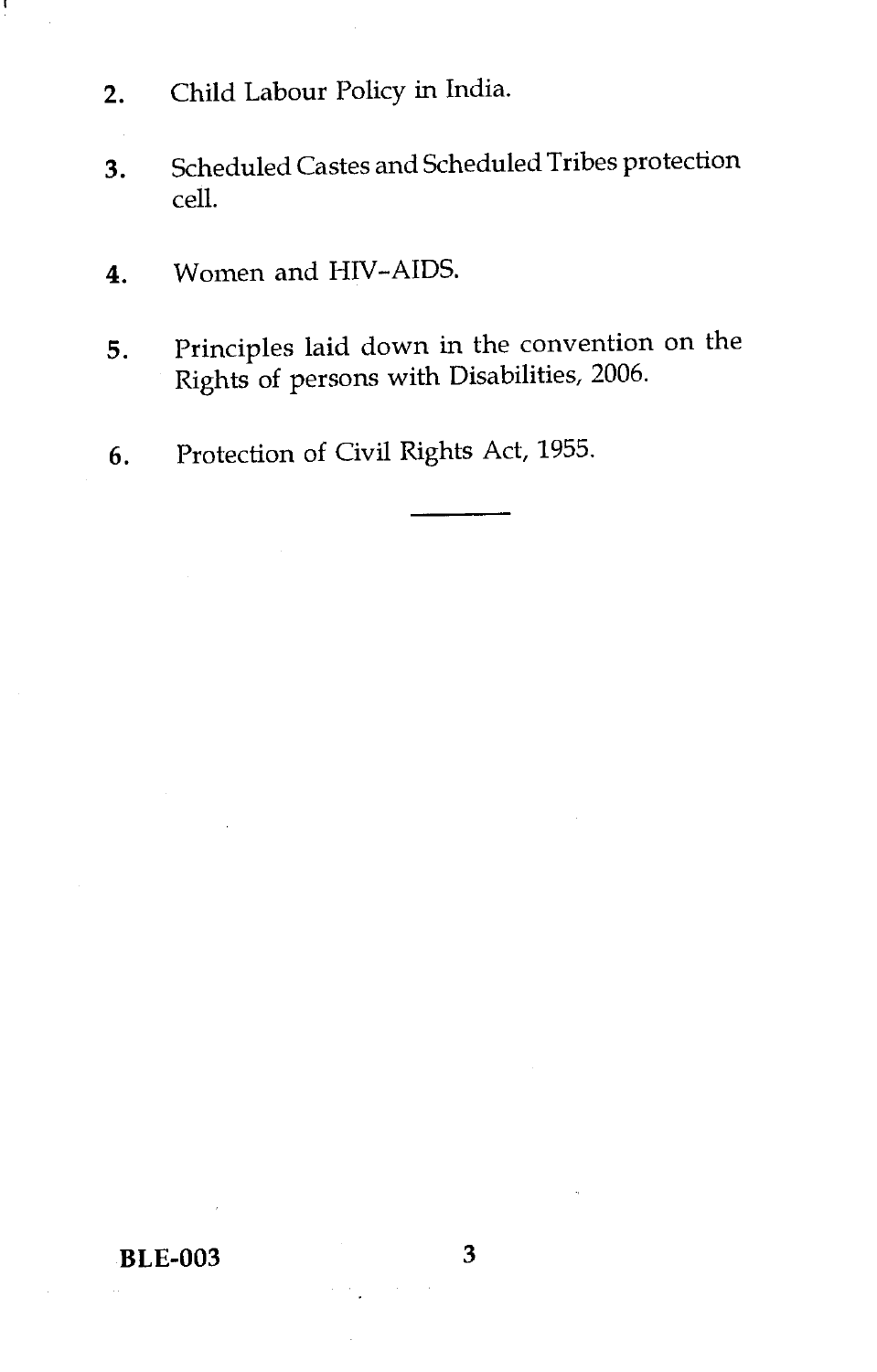# अर्धविधिक व्यवहार में डिप्लोमा ( डी.आई.पी.पी. ) सत्रांत परीक्षा

## दिसम्बर, 2016

## बी.एल.ई.-003 : विधि और संवेदनशील समूह

समय : 3 घण्टे

अधिकतम अंक : 100

इस प्रश्न-पत्र को तीन भागों - भाग-क, भाग-ख, भाग-ग में नोट $\cdot$ विभक्त किया गया है। सभी भाग अनिवार्य हैं।

#### भाग – क

निम्नलिखित प्रश्नों में **किन्हीं दो** प्रश्नों के उत्तर (प्रत्येक का लगभग 600 शब्दों में) दीजिए। प्रत्येक प्रश्न के 20 अंक हैं।  $2x20=40$ 

- 'घरेल हिंसा' से आप क्या समझते हैं ? घरेलू हिंसा के पीड़ितों 1. को उपलब्ध विभिन्न उपचारों की चर्चा कोजिए।
- शिक्षा, रोज़गार और सुलभता से संबंधित विकलांगता ग्रस्त व्यक्तियों  $2.$ (समान अवसर, अधिकारों का संरक्षण और पूर्ण भागीदारी) अधिनियम, 1995 के उपबंधों का आलोचनात्मक विश्लेषण कोजिए।
- सफाई कर्मचारी नियोजन एवं शुष्क शौचालय संनिर्माण 3. (प्रतिनिषेध) अधिनियम, 1993 होने के बावजूद सफाई कार्य की प्रथा के लगातार जारी रहने के कारणों की विवेचना कीजिए।
- मानसिक स्वास्थ्य अधिनियम, 1987 को प्रमुख विशेषताओं 4. को चर्चा कोजिए।

**BLE-003**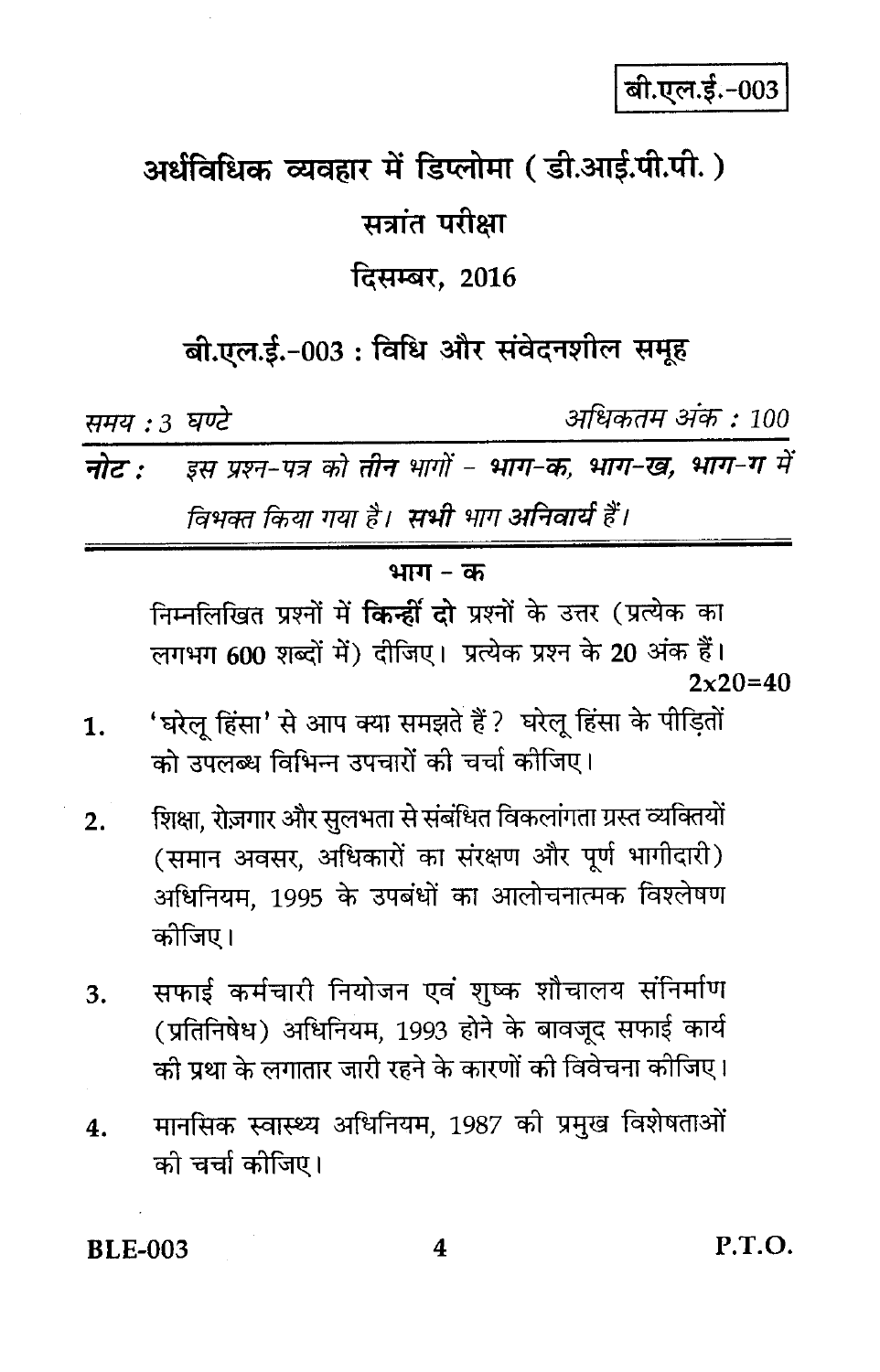निम्नलिखित में से **किन्हीं चार** प्रश्नों का उत्तर (प्रत्येक का लगभग 300 शब्दों में) दीजिए। प्रत्येक प्रश्न के 10 अंक हैं।  $4x10=40$ 

- भारत में दहेज के निषेध से संबंधित कानून की चर्चा कीजिए। 1.
- उन कारकों की चर्चा कीजिए जो पुरुषों की तुलना में महिलाओं  $2.$ को एच आई वी - एडस के प्रति ज्यादा संवेदनशील बनाते हैं।
- 'बाल श्रम' से क्या अभिप्राय है ? ऐतिहासिक निर्णयों की सहायता 3. से स्पष्ट कीजिए।
- अन्.जाति/अन्.जनजाति समुदायों पर अत्याचारों को 4. रोकने/करने के लिए राज्य सरकारों को कौन से रोकथाम और एहतियात संबंधी विभिन्न उपाय करने चाहिए ?
- निशुल्क और अनिवार्य शिक्षा अधिनियम, 2009 के अंतर्गत  $5.$ बच्चों के अधिकारों पर टिप्पणी लिखिए।
- 'असंगठित श्रमिक' पर टिप्पणी लिखिए। 6.

### भाग - ग

निम्नलिखित में से **किन्हीं चार** प्रश्नों के उत्तर (प्रत्येक का लगभग 150 शब्दों में) दीजिए। प्रत्येक प्रश्न के 5 अंक हैं।  $4x5=20$ 

- यौन उत्पीडन के संबंध में नियोक्ता के कर्त्तव्य और दायित्व। 1.
- भारत में बाल श्रम नीति  $2.$

#### **BLE-003**

P.T.O.